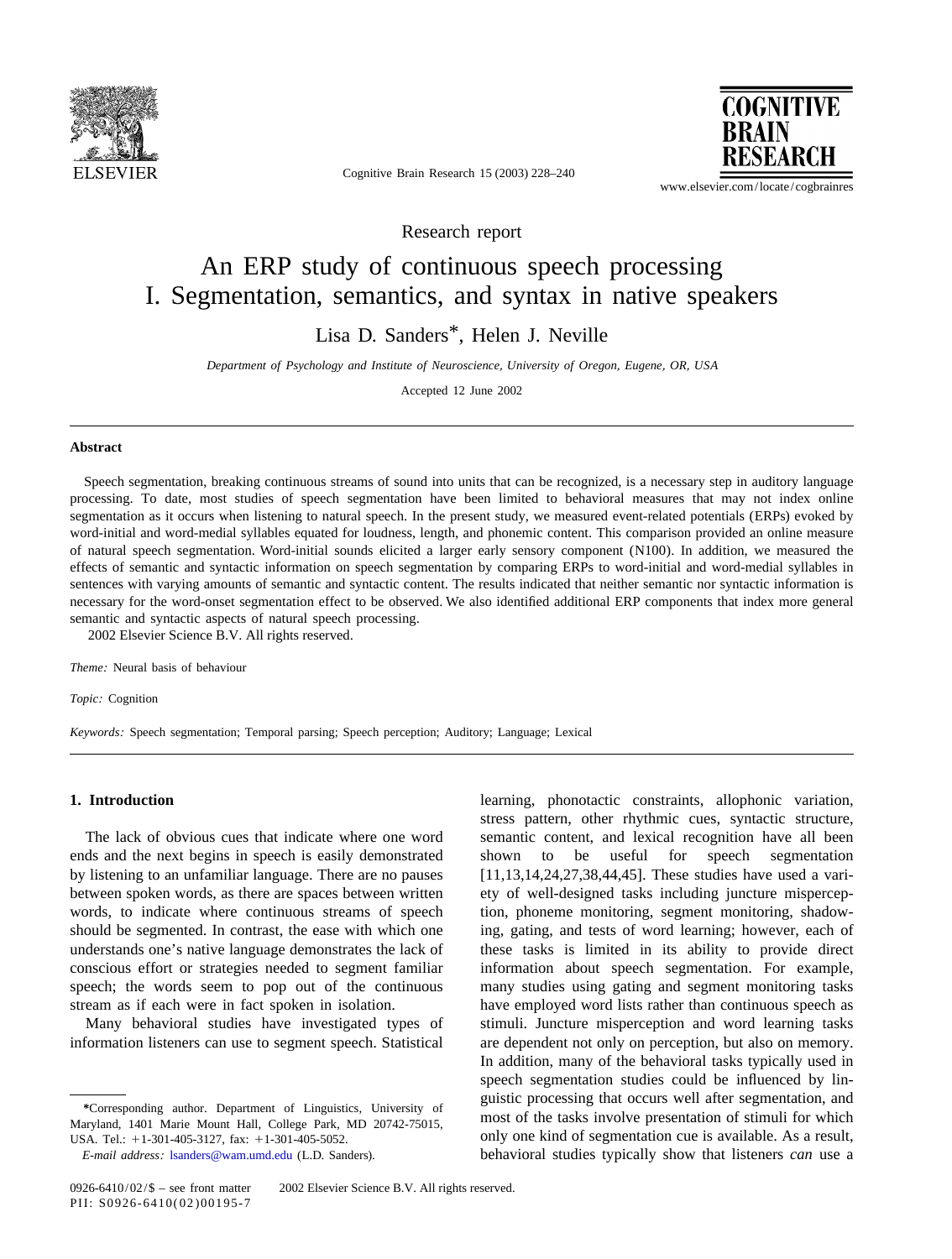how a specific cue is *actually* used in speech perception. influence speech segmentation [7,14,42,45,49]. However,

in natural speech processing, where speech streams are influenced by post-segmentation processing and may have segmented, and to begin to explore differences in the ways required meta-linguistic skills. While it is particularly in which different groups of listeners (including young difficult to design behavioral tasks that differentially infants and bilingual speakers) segment speech, another provide semantic and syntactic cues and index online measure of speech segmentation is called for. Specifically, segmentation processing, the design of the present ERP a technique that provides fine temporal resolution, that study easily allowed for this additional manipulation. does not require an overt response, and that can index To index the effects of lexico-semantic and syntactic unconscious, automatic processes is required. Event-related information on speech segmentation, we presented sent-

indicated that words in natural speech do not elicit the were used to measure segmentation when complete lexical, sensory components normally evoked by words presented semantic, and syntactic information was available. Sentin isolation [9,35]. The authors of these studies attributed ences in which all of the open-class words of the *semantic* the absence of an N100–P200 complex to reflect the lack sentences had been replaced with pronounceable nonwords of a pause before words in connected speech. In other (*syntactic* sentences) were used to measure segmentation studies of semantic and syntactic processing of natural when normal syntactic and acoustic, but less lexico-semanspeech (not specifically measuring early sensory com- tic, information was available. Sentences in which all the ponents), a similar absence of an N100 is apparent in open- and closed-class words and morphemes were republished figures [8,15,18]. The results of these studies placed with nonwords (*acoustic* sentences), were used to somewhat disappointingly suggest that the nature of con- index segmentation when the availability of both lexicotinuous speech might preclude the existence of ERP semantic and syntactic information was reduced. We components sensitive to word onsets. reasoned that if lexico-semantic information is used as a

waveforms from other studies of continuous speech indi-<br>should be larger for *semantic* than *syntactic* sentences. cate that word onsets do indeed evoke an N100 [19,20,23]. Similarly, if syntactic information is used as a cue for Since none of these studies were specifically designed to segmentation, word-onset effects should be larger for measure word-onset effects, it is impossible to determine if *syntactic* than *acoustic* sentences. Alternatively, if lexicothe presence of early sensory components reflects speech semantic and syntactic information only interacts with segmentation or simply differences in the physical attri- post-segmentation processing, word-onset effects should butes of the stimuli. However, the results clearly raise the be similar across sentence types. hypothesis that an early ERP index of word onset in While the primary focus of the present study was on continuous speech may exist. This is consistent with a speech segmentation, measuring ERPs to the three types of recent study showing that ERPs can index parsing of the sentences also made it possible to index semantic and speech stream [48]. In this study, a positive shift was syntactic processing in general. We employed two contrasts found at phrase boundaries—whether or not physical to index semantic processing (1) the difference in response pauses actually occurred at the boundaries. to words and pronounceable nonwords, and (2) the differ-

index word onset effects, particularly if a study were Several studies have investigated the differences in specifically designed to investigate such effects, we con-<br>
ERPs elicited by words, pronounceable nonwords, and ducted an ERP study of speech segmentation. In the consonant strings. When presented in isolation or in pairs, present study, ERPs elicited by word onsets were com- pronounceable nonwords elicit a larger N400 than words, pared to those elicited by word-medial syllable onsets with which in turn elicit a larger N400 than consonant strings or equivalent acoustic properties. The word-initial and word- backward speech [6,21,22,53]. The authors of these studies medial sounds were matched on phonemic content, loud- interpreted the N400 as indexing lexical search processes. ness, length, and fundamental frequency. The words in Since pronounceable nonwords could only be identified as which the word-initial and word-medial sounds occurred such after a lexical search was complete, they would be were matched on length, frequency, position in sentence, expected to elicit a larger N400. However, a different and cloze probability. With this carefully balanced design, picture emerges for words and nonwords presented in we attempted to isolate an ERP effect for word onsets and sentences. When presented as the last item in sentences identify an ERP index of speech segmentation.  $\qquad \qquad$  otherwise comprised of words, pronounceable nonwords

specific type of segmentation cue, but fail to address if or have suggested that both these types of information can To fully characterize which segmentation cues are used the measures taken in each of these studies may have been

potentials (ERPs) are just such a measure. ences with various amounts of lexical and syntactic The results of early ERP studies of continuous speech content. Normal English sentences (*semantic* sentences) Fortunately, visual inspection of published ERP cue in online speech segmentation, word-onset effects

In order to investigate the hypothesis that ERPs could ence in response to *semantic* and *syntactic* sentences.

Additionally, we explored the impact of two types of have been shown to elicit a larger N400, as expected [43]. segmentation cues, lexico-semantic and syntactic infor-<br>However, there are no differences in the N400 elicited by mation, on word-onset effects. Previous behavioral studies words presented at the end of sentences comprised of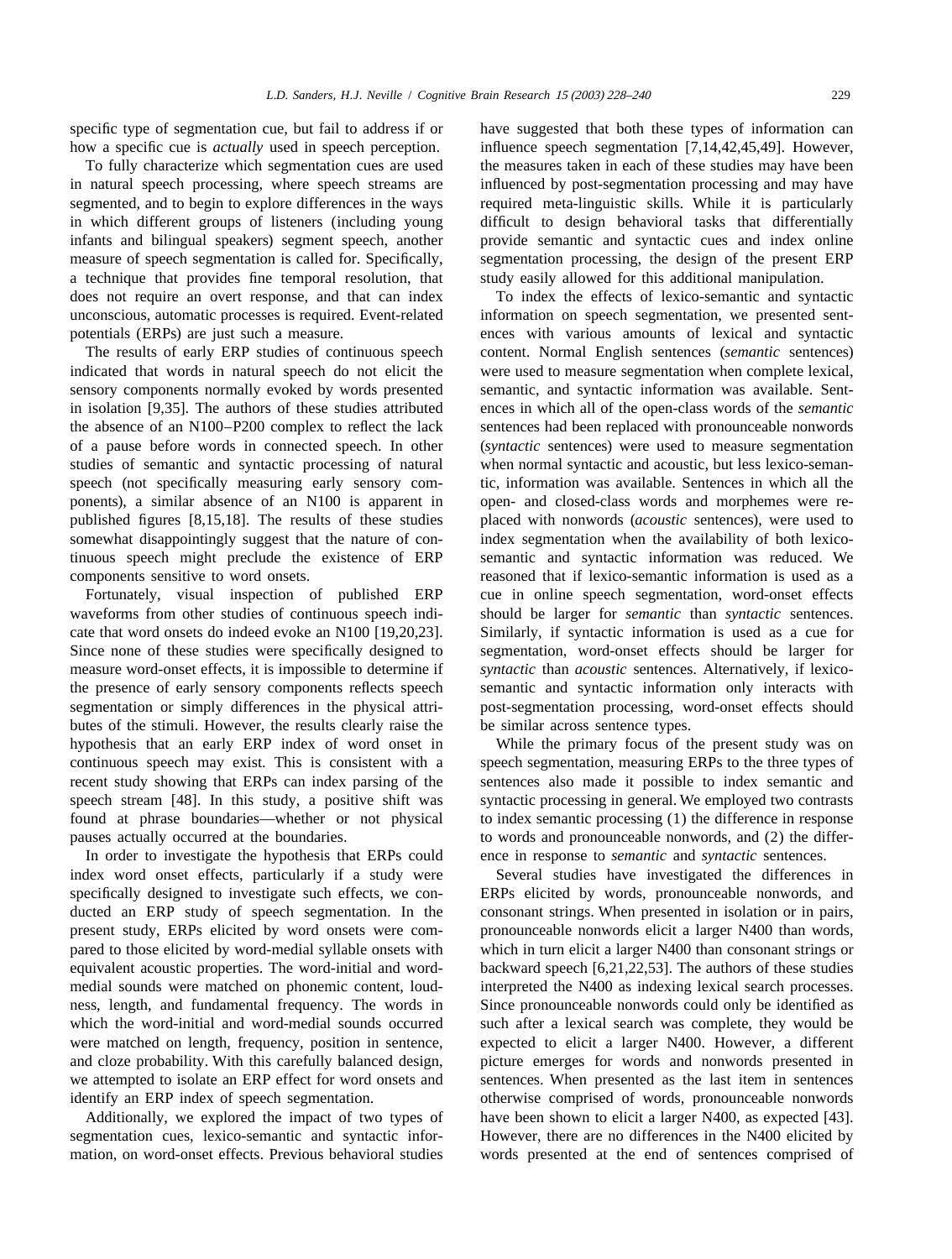words and the N400 elicited by nonwords presented at the tics. In addition, we investigated the effects of lexicoend of sentences comprised of words and a few nonwords semantic and syntactic information as segmentation cues. [31]. In fact, when nonwords are presented in blocks of Finally, we looked at semantic and syntactic processing sentences containing other nonwords, nonwords do not more generally. elicit an N400 at all [20].

In addition to the word/nonword comparison, we investigated semantic processing by comparing ERPs elicited **2. Materials and method** by the *semantic* and *syntactic* sentences. Few studies have reported ERPs averaged across entire sentences. However, 2 .1. *Participants* it is known that the N400 typically elicited by open-class words decreases in amplitude across sentence position Eighteen (10 females) right-handed, monolingual En-[50]. Additionally, sentences that create greater processing glish speakers participated. All were students at the demands have been shown to elicit a broadly distributed University of Oregon between the ages of 18 and 35 negativity [29]. Other studies have used the same kind of  $(M=22;5)$ . Some of the participants  $(N=6)$  had been in a sentences described here (*semantic* /normal and *syntactic* / previous behavioral experiment using the same stimuli. jabberwocky), but have only reported ERPs elicited by Since many of the results found for this study had not specific words in the sentences [4,5,20,31]. Therefore, it previously been reported in the literature, it was important was unclear what to expect from our cross-sentence to replicate the findings. Therefore, we included another comparisons. group of 10 adults (five females) in the same experiment.

sponses to the *syntactic* and *acoustic* sentences, as well as right-handed, monolingual English speakers, who were the responses to the same nonwords in those two types of university students. The data from these participants were sentences. Neither of these comparisons has been made collected approximately 2.5 years after those for the first previously in the literature: for the most part, ERP studies group. of syntactic processing have focused on the effects of The task was self-paced so subjects took from 3 to 5 h violations of syntactic rules. These studies have shown that to complete the experiment. They were encouraged to take phrase structure violations first elicit an early negativity brief breaks at least every 20 min, and a longer meal break approximately 100–200 ms after onset over left anterior halfway through. All subjects were paid \$7 per hour for regions (e.g., Refs. [2,15,17,33]). In some cases, this early their time. negativity is followed by a later left anterior negativity (300–500 ms) (e.g., Refs. [15,17,26,30,33]). In almost all 2 .2. *Stimuli* cases, these early negativities are followed by a later, broadly distributed bilateral positivity referred to as the The stimuli used in this study were fully characterized

similar to the *syntactic* sentences in the present study, word positions were needed. We selected syllables that researchers have found that syntactic violations in sent- began with the same consonants and consonant clusters, ences partially composed of nonwords can elicit the ERP received the same lexical stress (stressed or unstressed), components typical of syntactic violations in normal and occurred in different positions within words. Representences [5,20,31]. However, the studies report disparate sentative examples of word-initial and word-medial syllfindings concerning which syntactic components are pre- ables are given in Table 1. served for sentences containing nonwords. Nevertheless, To measure the effects of lexico-semantic and syntactic the results of all of these studies indicate that syntactic information on speech segmentation, we used sentences processing can and does occur for *syntactic*-type sentences. with various amounts of lexico-semantic and syntactic Given that the sentences presented in this study did not content. The syllables selected for the word-initial/wordcontain syntactic violations, but rather varied the amount medial comparisons were presented in three types of of syntactic information available, it is unclear what effects sentences: *semantic*, *syntactic*, and *acoustic*. *Semantic* might be seen in the comparison of nonwords presented in sentences were simply normal English sentences  $(N=240)$ . the *syntactic* and *acoustic* sentences. Further, given that no All of the open-class words in the *semantic* sentences were previous study including *syntactic*-type sentences has replaced with pronounceable nonwords to create sentences averaged ERPs across entire sentences, it was equally with less lexical and semantic content (*syntactic* sentences,

speech processing, we investigated a possible word-onset pronounceable nonwords to create sentences with less effect by comparing the ERP responses to word-initial and syntactic content (*acoustic* sentences,  $N=240$ ). Examples word-medial syllables matched on a number of characteris- of each sentence type are given in Table 2.

To index syntactic processing, we compared the re- This group also consisted of  $18-35$ -year-old  $(M=24;8)$ ,

P600 (e.g., Refs. [16,18,37,39]). previously [45,47] and will be described briefly here. To While there have been few ERP studies using sentences index speech segmentation, similar sounds in different

unclear what sentence-level effects might be seen.  $N=240$ ). Furthermore, all of the closed-class words and In summary, in the present ERP study of continuous morphemes in the *syntactic* sentences were replaced with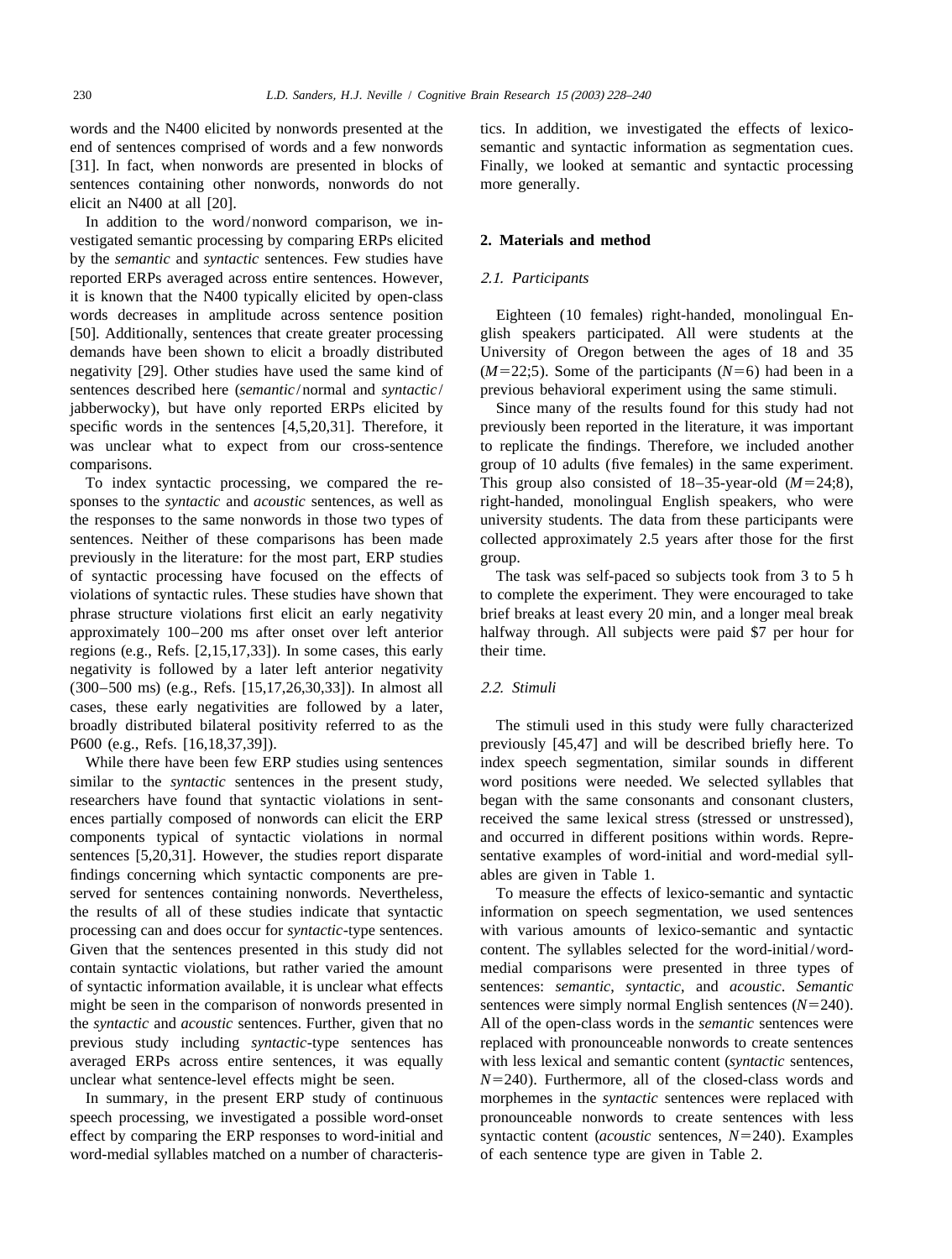Table 1 Table 3 Word-initial and word-medial syllables Characteristics of  $\mathcal{C}$ 

| Word-Initial $(N=120)$ |             |             | Word-Medial $(N=120)$ |           | Amplitude | Length | F <sub>0</sub> |
|------------------------|-------------|-------------|-----------------------|-----------|-----------|--------|----------------|
| banter                 | ballet      | obev        | symbol                |           |           | (ms)   | (Hz)           |
| dangerous              | decisive    | pedestrians | verdict               | Initial:  |           |        |                |
| ghetto                 | gourmet     | negate      | bagels                | Semantic  | 0.51      | 126    | 246            |
| coffee                 | compete     | stockade    | vacant                | Syntactic | 0.55      | 125    | 266            |
| figment                | phonetic    | perform     | pilfer                | Acoustic  | 0.54      | 119    | 241            |
| massacre               | mistake     | harmonic    | atmosphere            | Medial:   |           |        |                |
| navigate               | necessity   | tornado     | witness               | Semantic  | 0.61      | 148    | 236            |
| gravity                | grammatical | ingredient  | fragrances            | Syntactic | 0.60      | 136    | 220            |

The underlined portion of each word indicates the syllable ERPs were averaged to. Both stressed and unstressed syllables in word-initial and<br>word-medial positions were selected. The word-medial group included<br>many examples of word-final syllables. These syllable types (word-medial<br>and word-

Several measurements were taken to ensure that syll-<br>the syllable. ables in word-initial and word-medial positions were acoustically similar. These two groups of syllables were matched on phonemic content, loudness, length, and fundamental frequency as is shown in Table 3. Additional-<br>
ly, words that contained the syllables in different positions<br>
Characteristics of words containing target syllables<br>
Characteristics of words containing target syl quency, cloze probability, and position in the sentences<br>(Table 4). Furthermore, we determined that the physical<br>characteristics were constant across the different sentence types by measuring both speech rate (Table 5) and pitch contours (Fig. 1).

onsets were defined as the earliest point at which evidence from the word of interest. of the upcoming phoneme could be heard in the sound file or seen in the waveform. These onsets were determined independently by two native English speakers. Only onsets for which the measurements of the two coders were within 10 ms were included in the final stimulus set. Table 5

# 2.3. Procedure

All subjects were fitted with a 29-channel cap containing tin electrodes (Electro-Cap International). Scalp electrode locations are shown in Fig. 2. Impedences at all electrode

|--|--|

| Examples of <i>semantic</i> , <i>syntactic</i> , and <i>acoustic</i> sentences |  |  |  |  |  |  |
|--------------------------------------------------------------------------------|--|--|--|--|--|--|
|--------------------------------------------------------------------------------|--|--|--|--|--|--|

| Table 3                                                   |  |  |  |
|-----------------------------------------------------------|--|--|--|
| Characteristics of word-initial and word-medial syllables |  |  |  |

| Word-Initial $(N=120)$ |                                                                                                                                                    |             | Word-Medial $(N=120)$ |           | Amplitude | Length | F <sub>0</sub> |
|------------------------|----------------------------------------------------------------------------------------------------------------------------------------------------|-------------|-----------------------|-----------|-----------|--------|----------------|
| banter                 | ballet                                                                                                                                             | obey        | symbol                |           |           | (ms)   | (Hz)           |
| dangerous              | decisive                                                                                                                                           | pedestrians | verdict               | Initial:  |           |        |                |
| ghetto                 | gourmet                                                                                                                                            | negate      | bagels                | Semantic  | 0.51      | 126    | 246            |
| coffee                 | compete                                                                                                                                            | stockade    | vacant                | Syntactic | 0.55      | 125    | 266            |
| figment                | phonetic                                                                                                                                           | perform     | pilfer                | Acoustic  | 0.54      | 119    | 241            |
| massacre               | mistake                                                                                                                                            | harmonic    | atmosphere            | Medial:   |           |        |                |
| navigate               | necessity                                                                                                                                          | tornado     | witness               | Semantic  | 0.61      | 148    | 236            |
| gravity                | grammatical                                                                                                                                        | ingredient  | fragrances            | Syntactic | 0.60      | 136    | 220            |
|                        | The underlined portion of each word indicates the syllable ERPs were<br>$\mathbf{r}$ . The state $\mathbf{r}$ is a state of the state $\mathbf{r}$ |             |                       | Acoustic  | 0.55      | 146    | 254            |

frequency (F0) was measured as the average frequency within the span of

| Table 4 |  |  |  |
|---------|--|--|--|
|         |  |  |  |

| Position | Written<br>frequency | Spoken<br>frequency | Cloze<br>probability | Word<br>length<br>(ms) | Position in<br>sentence<br>(ms) |
|----------|----------------------|---------------------|----------------------|------------------------|---------------------------------|
| Initial  | 20.6                 | 2.3                 | 0.044                | 481                    | 1514                            |
| Medial   | 21.1                 | 2.4                 | 0.021                | 498                    | 1717                            |

All sentences  $(N=720)$  were recorded digitally  $(22 \text{ kHz})$ <br>
sampling rate, 16 bit) by a native English speaker. Syllable<br>
sampling rate, 16 bit) by a native English speaker. Syllable<br>
from responses of 40 participants aske

Characteristics of sentences

| Sentence<br>type | Speech rate<br>(words/s) | Length<br>(ms) |  |
|------------------|--------------------------|----------------|--|
| Semantic         | 4.29                     | 3416           |  |
| Syntactic        | 4.40                     | 3390           |  |
| Acoustic         | 4.31                     | 3471           |  |

| Condition     | Example                                                              |
|---------------|----------------------------------------------------------------------|
| Word-Initial: |                                                                      |
| Semantic      | In order to recycle bottles you have to separate them.               |
| Syntactic     | In order to lefatal bokkers you have to thagamate them.              |
| Acoustic      | Ah ilgen di lefatal bokkerth ha maz di thagamate fon.                |
| Word-Medial:  |                                                                      |
| Semantic      | If the only thing in it were tobacco it wouldn't cause so much harm. |
| Syntactic     | If the ilmy shord in it were dobatty it wouldn't gaff so much hilm.  |
| Acoustic      | Os fa ilmy shord el ak hon dobatty ag hapsel gaff sha nes hilm.      |
|               |                                                                      |

Underlined portions indicate the syllables ERPs were averaged to.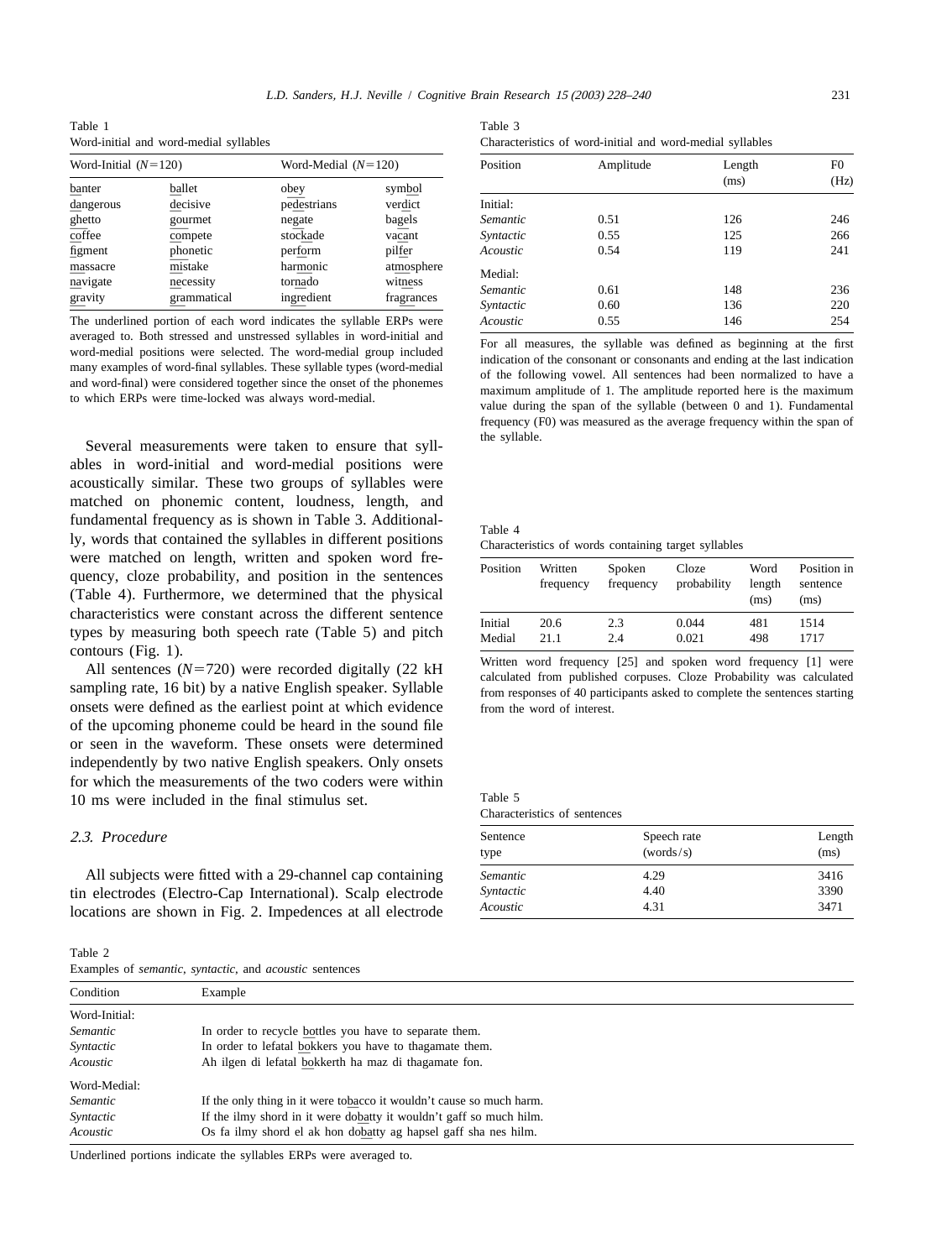

experiment. Additionally, the electrooculogram was re- with a prestimulus baseline of 500 ms, and to selected corded from electrodes above and below, as well as left words and syllables within the sentences with a preand right of the eyes. Trials during which blinks or eye stimulus baseline of 300 ms. Peak amplitudes between 20 movements occurred were rejected before averaging. All and 80 ms (P50), between 70 and 130 ms (N100), and electrodes were referenced to a single mastoid (right) between 170 and 230 ms (P200) were measured for online, and later rereferenced to the average mastoid (right selected syllables, words, and for sentence onsets. Addiand left). The EEG was amplified by Grass 7P511 tionally, the mean amplitude between 200 and 300 ms was amplifiers with a bandpass of 0.01–100 Hz and sampled measured across syllables. The mean amplitude between

presentation of each sentence. After pressing the button, a and 1200 ms and between 1400 and 3000 ms was



fixation point appeared on the monitor (55 inches away) 700 ms before the beginning of a sentence and remained on the screen for 1000 ms after the end of each sentence. Subjects were asked to not blink or move their eyes during the interval in which the fixation point was on the screen. Sentences were presented over headphones at an average of 65 dB above normal hearing threshold.

After a random 10% of the trials subjects were asked to report if a specific word (*semantic* sentences) or nonword (*syntactic* and *acoustic* sentences) had been heard in the previous sentences. An equal number of questions was asked for each sentence type. Half of these items were presented in the previous sentence; the other half were new items not presented in any of the sentences. Questions were asked by the experimenter during brief breaks after random sentences such that subjects would not know Fig. 1. Waveform and pitch contours for representative *semantic*, *syntac*-<br>tic, and *acoustic* sentences. The three versions of every sentence were ticipants responded by stating either 'yes' or 'no', and inspected to ensure that contours were similar across sentence types. were then asked to press a button when they were ready to begin the next trial. All subjects responded correctly to at least 95% of both the word and nonword questions.

sites were maintained below 3 k $\Omega$  for the duration of the ERPs were averaged to the beginning of each sentence every 4 ms continuously throughout sentence presentation. 150 and 600 ms and between 400 and 800 ms was Subjects were asked to press a button to initiate the measured across words. The mean amplitude between 400 measured across sentences.

## **3. Results**

A six-factor repeated measures ANOVA (Geisser-Greenhouse adjusted) was conducted: Position (word-initial, word-medial) by Stress (stressed, unstressed) by Sentence type (*semantic*, *syntactic*, *acoustic*) $\times$ electrode Hemisphere (right, left) by electrode Laterality (lateral, medial) $\times$ electrode Anterior/Posterior position (six levels). For all resulting interactions including Position, Stress, or Sentence type, additional ANOVAs were carried out. These ANOVAs were restricted to only one sentence type, or to specific electrode sites as determined by Hemisphere, Laterality, or Anterior/Posterior interactions.

# 3 .1. *Speech segmentation*

### 3 .1.1. *N*100: *negative peak between* <sup>70</sup> *and* <sup>130</sup> *ms*

ERPs were averaged to word-initial and word-medial syllables (Fig. 3). Position had no effect on P50 amplitude. Fig. 2. Approximate location of the 29 scalp electrodes. However, effects were found for the N100: there was a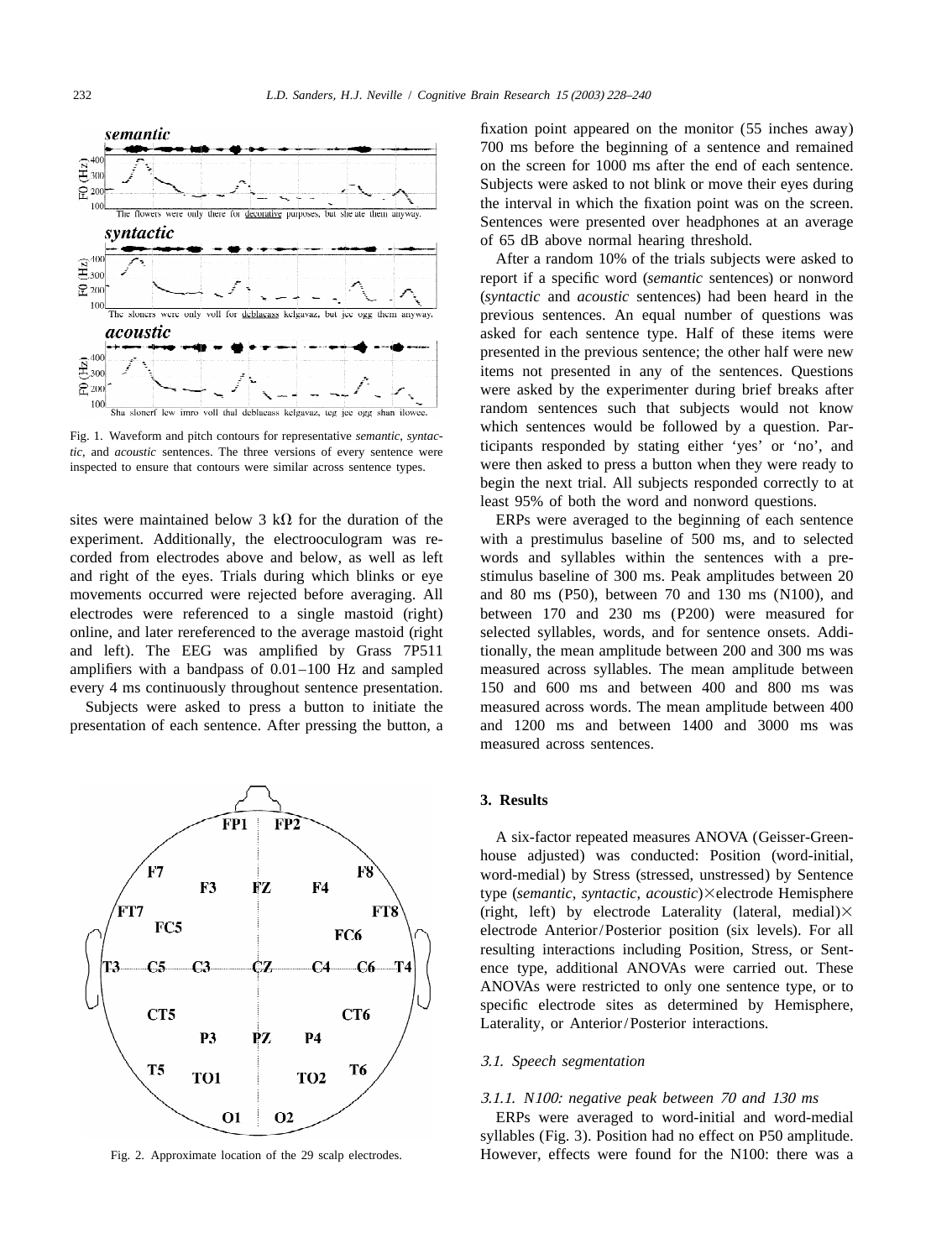

Fig. 3. ERPs to word-initial and word-medial syllables matched on initial than word-medial syllables at medial, anterior acoustic characteristics. Shading indicates electrodes included in the electrode sites (Position $\times$ Laterality $\times$ Anterior/Posterior<br>ANOVA showing a main effect of position. N100: word-initial sounds interaction:  $F(5.45)$ ANOVA showing a main effect of position. N100: word-initial sounds<br>elicited a larger N100 at medial electrode sites. N200–300: word-initial<br>sounds elicited a larger negativity at midline and medial right hemisphere<br>sites.

word-initial syllable word-medial syllable  $initial$   $>$  medial  $\,$ 

N100 amplitude  $(F(5,85)=5.21, P<0.001)$ . To further sentences, word-initial syllables also evoked a larger N100 investigate the distribution of position effects, ANOVAs over medial and anterior electrode sites (Position× including anterior electrodes, central electrodes, and poste-<br>Laterality $\times$ Anterior/Posterior interaction:  $F(5,45)=5.41$ , rior electrodes alone were conducted. However, no significant position effects were found for these subsets of electrodes. Nor were position effects found for lateral electrodes or medial electrodes alone. However, when midline (Fz, Cz, and Pz) and medial electrodes were included in the same ANOVA, word-initial syllables were shown to elicit a larger N100 than word-medial syllables  $(F(1,17)=4.52, P<0.05).$ 

The N100 position effects interacted with sentence type at some electrode sites (Position×Sentence×Laterality interaction:  $F(2,34)=5.87$ ,  $P<0.01$ ). For the *acoustic* sentences alone, word-initial syllables elicited a larger  $N100$  at medial electrode sites (Position $\times$ Laterality interaction:  $F(1,17)=10.34$ ,  $P<0.01$ ; Position, medial electrodes only:  $F(1,17)=6.83$ ,  $P<0.05$ ). Similarly, for the *syntactic* sentences alone, word-initial syllables evoked a larger N100 at medial electrode sites (Position $\times$ Laterality interaction:  $F(1,17)=9.66$ ,  $P<0.01$ ; Position, medial electrodes only:  $F(1,17)=8.74$ ,  $P<0.01$ ). With this analysis, no significant effects were found for the *semantic* sentences. However, as will be discussed later, open-class words in the *semantic* sentences elicited a large N400. A<br>*semantic* series for the second group of subjects to word-initial<br>and word-medial syllables. Shading indicates electrodes included in the measure of ERP components was used. For the *semantic* hemisphere sites.

sentences, we measured the difference in amplitude between the P50 and N100. The peak-to-peak amplitude between 20 and 120 ms was larger for word-initial than word-medial syllables at medial electrode sites (Position $\times$ Laterality interaction:  $F(1,17)=11.41$ ,  $P<0.01$ ; Position, medial electrodes only:  $F(1,17) = 10.30, P < 0.01$ ). Thus, the same word-onset effect was found for the *semantic* sentences as well.

The word-onset effect replicated in the second group of subjects (Fig. 4). Word-onsets elicited a larger N100 than word-medial syllable onsets at midline and medial electrode sites (Position×Laterality×Anterior/Posterior interaction:  $F(5,45)=5.82$ ,  $P<0.001$ ; Position, midline and medial electrodes only:  $F(1,9)=6.11$ ,  $P<0.05$ ). The wordonset effect interacted with sentence type (Position $\times$ Sentence×Laterality×Anterior/Posterior: *F*(10,90)=7.11, *P*<0.001). For the *semantic* sentences, position did not affect the N100 amplitude. However, the peak-to-peak amplitude between 20 and 120 ms was larger for word-N100 over medial electrode sites (Position×Laterality interaction:  $F(1,9)=7.74$ ,  $P<0.05$ ; Position, medial elec-Position by Laterality by Anterior/Posterior interaction on trodes only:  $F(1,9)=8.06$ ,  $P<0.05$ ). For the *acoustic* 



likely reason for the lack of N100 position effects for the<br>
semantic sentences is that word-medial syllables were<br>
presented during the N400. To account for this, a different<br>
presented during the N400. To account for thi initial sounds elicited a larger negativity at midline and medial right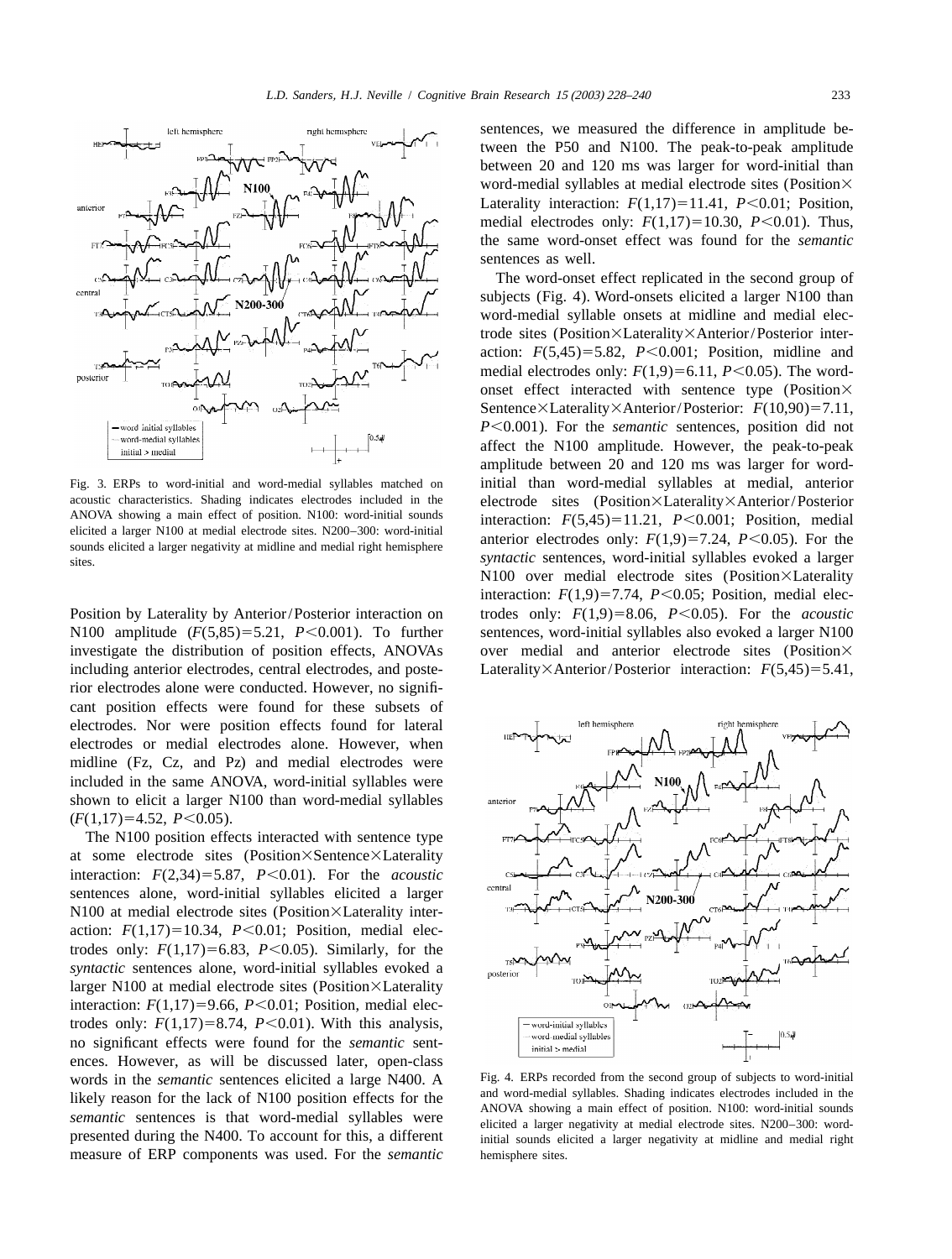*P*<0.001; Position, medial anterior electrodes only: those elicited by unstressed syllables (softer and shorter)

3). In this time range, there was a Position by Hemisphere was replicated in the second group of subjects. by Anterior/Posterior interaction  $(F(5,85)=6.14, P<$ 0.001). For the anterior three rows of electrodes, the 3 .2.2. *N*<sup>200</sup> –300: *mean amplitude between* <sup>200</sup> *and* <sup>300</sup> difference was larger over right hemisphere sites *ms* (Position $\times$ Hemisphere interaction:  $F(1,17)=4.48$ ,  $P<$  Stressed syllables also elicited a larger N200–300 than 0.05). However, a main effect of position was only found unstressed syllables  $(F(1,17)=6.72, P<0.05)$  (Fig. 5). when midline and medial sites over the right hemisphere This main effect was found across electrode position. were included  $(F(1,17)=8.96, P<0.01)$ . The electrodes However, Stress also interacted with Anterior/Posterior included in this analysis are shaded in Fig. 3. This word- electrode site  $(F(5,85)=4.90, P<0.01)$  such that effects onset effect (N200–300) did not interact with sentence were larger over anterior regions. Additionally, Stress type. All of the effects replicated in the second group of interacted with Sentence type  $(F(2,34)=4.51, P<0.05)$ . participants (Fig. 4) (Position×Hemisphere×Anterior/ When each sentence type was analyzed separately, only the Posterior interaction:  $F(5,45)=4.99$ ,  $P<0.01$ ; Position $\times$  *semantic* sentences showed a significant effect of stress Hemisphere interaction, anterior sites only:  $F(1,9)=8.43$ ,  $(F(1,17)=9.30, P<0.01)$ . Each of these effects replicated *P*<0.05; Position, midline and medial sites over right in the second group. hemisphere only:  $F(1,9)=5.92$ ,  $P<0.05$ ).

### 3 .2. *Stress processing*

syllables matched on loudness and length. However, these the *syntactic* sentences were compared (Fig. 6). No physical attributes may also affect ERPs evoked by continuous speech. Therefore, the ERPs elicited by stressed syllables (louder and longer) were compared to



across electrode sites. The difference was larger over anterior regions. not replicate in the second group.

*F*(1,9)=5.89, *P*<0.05). matched for word position (Fig. 5). A Stress by Anterior/ Posterior interaction was found for N100 amplitude 3 .1.2. *N*<sup>200</sup> –300: *mean amplitude between* <sup>200</sup> *and* <sup>300</sup> (*F*(5,85)55.87, *P*,0.001). For the three anterior rows of *ms* electrodes, stressed syllables elicited a larger N100 than There were also position effects on the N200–300 (Fig. unstressed syllables  $(F(1,17)=4.93, P<0.05)$ . This effect

# 3 .3. *Semantic processing*

### 3 .3.1. *N*400: *mean amplitude between* <sup>150</sup> *and* <sup>600</sup> *ms*

3 .2.1. *N*100: *negative peak between* <sup>70</sup> *and* <sup>130</sup> *ms* ERPs elicited by open-class words in the *semantic* The word-onset effects described above were elicited by sentences and position- and length-matched nonwords in



Fig. 6. ERPs elicited by open-class words in *semantic* sentences and their nonword equivalents in the *syntactic* sentences. Shading indicates electrodes included in the ANOVA showing a main effect of word/nonword. Fig. 5. ERPs averaged to stressed and unstressed syllables. Shading N400: words elicited a larger negativity than nonwords over posterior indicates electrodes included in the ANOVA showing a main effect of electrodes. This difference was larger at right hemisphere sites for the stress. N100: stressed syllables elicited a larger N100 over anterior first, but not the second, group of participants. N400–800: nonwords electrode sites. N200–300: stressed syllables elicited a larger negativity elicited a larger negativity over F3, F7, and FT7. However, this effect did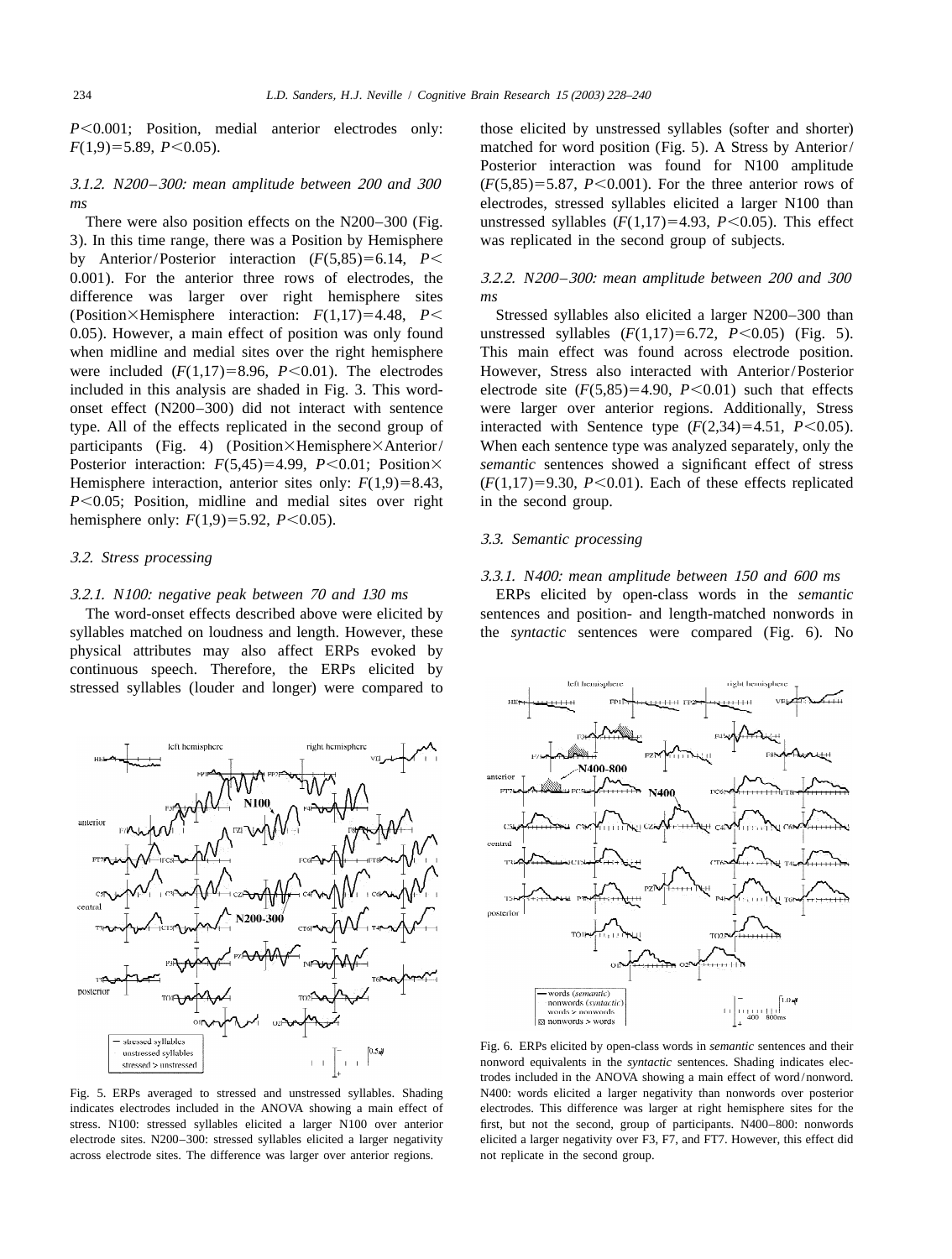Anterior/Posterior interaction was found  $(F(5,85)=11.02,$  components.  $P<0.001$ ). When the posterior four rows of electrodes were included, words elicited a larger negativity than 3 .4.1. *Sent*<sup>1400</sup> –3000: *mean between* <sup>1400</sup> *and* <sup>3000</sup> nonwords  $(F(1,17)=13.27, P<0.01)$ . Over these posterior *ms* electrode sites, the difference between words and non- Between 1400 and 3000 ms, there was a Sentence by words was larger over the right hemisphere (Word/Non- Hemisphere by Anterior/Posterior interaction  $(F(5,85))$ word $\times$ Hemisphere interaction:  $F(1,17) = 5.07$ ,  $P \le 0.05$ ). 14.12,  $P \le 0.001$ . When the three rows of posterior elec-In the second group of subjects, words elicited a larger trodes were further examined, a Sentence by Hemisphere N400 than nonwords over posterior electrode sites; how- interaction  $(F(2,34)=5.91, P<0.01)$  was found. When only

Hemisphere by Anterior/Posterior interaction:  $F(5,85) =$  *tic* sentences. For the second group, a larger negativity to 9.77, *P*<0.01). There were no Word/Nonword or Word/ *semantic* sentences was elicited over posterior electrodes, Nonword by Hemisphere interactions for the two most but this effect did not interact with hemisphere. anterior rows of electrodes. However, at three selected During the same time window at anterior electrode sites, electrode sites (F3, F7, and FT7), nonwords elicited a *syntactic* sentences elicited a larger negativity than *seman*larger negativity than words  $(F(1,17))=4.52$ ,  $P<0.05$ ). *tic* sentences  $(F(1,17))=9.36$ ,  $P<0.01$ ). Unlike the poste-Unlike the N400, this N400–800 effect was not found for rior effect, this difference did not interact with hemisphere. the second group of participants. This effect over anterior electrode sites was replicated in

# 3 .4. *Sentence onsets*

Sentence onsets clearly elicited typical auditory onset components (Fig. 7): P50, N100, and P200. These effects 3 .5.1. *N*<sup>400</sup> –800: *mean between* <sup>400</sup> *and* <sup>800</sup> *ms* had much larger amplitudes than those seen for word or The only difference in ERPs elicited by nonwords in the



ever, there were no hemisphere effects. right hemisphere electrodes from the posterior three rows were included in an ANOVA, a main effect of sentence 3.3.2. *N400–800: mean between 400 and 800 ms* type was found  $(F(1,17)=22.47, P<0.001)$ . At these sites, For the N400–800, there was a Word/Nonword by *semantic* sentences elicited a larger negativity than *syntac*-

the second group.

# 3 .5. *Syntactic processing*



Fig. 7. ERPs averaged to *semantic* and *syntactic* sentences. Shading indicates electrodes included in the ANOVA showing a main effect of groups. for the second group, but was not left lateralized.



sentence type. Posterior: semantic sentences elicited a larger negativity Fig. 8. ERPs elicited by the same nonwords in *syntactic* and *acoustic* over posterior electrodes of the right hemisphere. For the second group, sentences. Shading indicates electrodes included in the ANOVA showing this effect was found at posterior electrodes, but was not lateralized. a main effect of sentence type. N400–800: nonwords elicited a greater Anterior: syntactic sentences elicited a larger negativity than semantic negativity when presented in *syntactic* sentences over anterior electrodes sentences. This effect was limited to anterior electrode sites for both of the left hemisphere. The same effect was found over anterior electrodes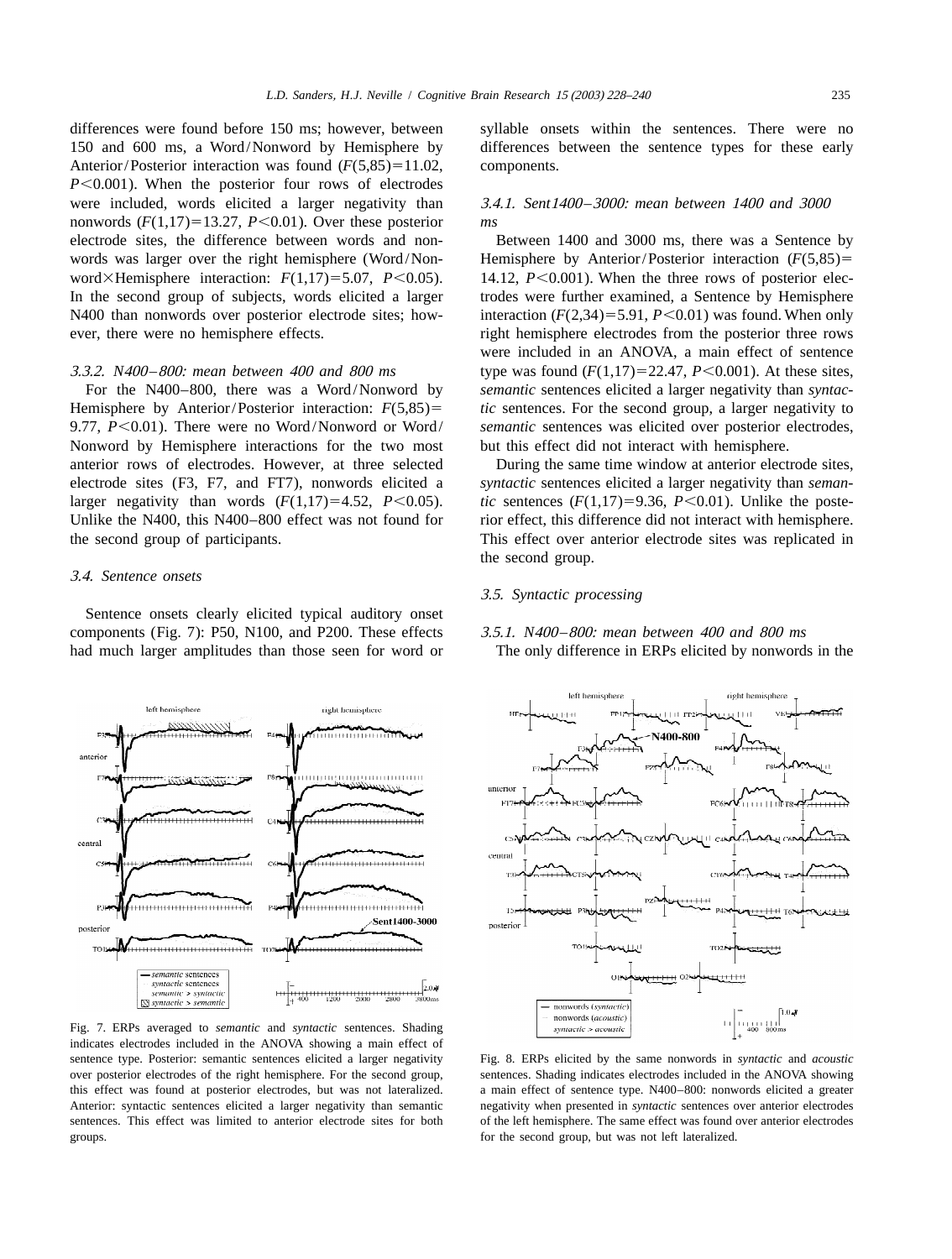

sentence type. Sent400–1200: acoustic sentences elicited a larger to sentence-medial words [8,9,15,18,35]. There are several negativity than syntactic sentences at anterior electrode sites. This possible reasons for this. First, these components are high difference was larger over the left hemisphere for the first group, but not frequency and co

to nonwords in *syntactic* sentences over anterior electrode stimulus onsets. sites was also found for the second group of subjects, but Since words in continuous speech can elicit auditory was bilaterally distributed. onset components, it seemed reasonable that these onset

(P50, N100, and P200) elicited by the onset of the Although the magnitude of this difference was small, the *syntactic* and *acoustic* sentences (Fig. 9). However, the effect was reliable in both groups of subjects. The differanalyses of these two sentence types revealed a Sentence ence in N100 amplitude may be indexing speech segby Hemisphere by Anterior/Posterior interaction mentation.  $(F(5,85)=4.27, P<0.01)$  on the mean amplitude between Importantly, the differences in ERPs averaged to syll-

### **4. Discussion**

Previous ERP research suggested that word onsets may elicit similar auditory onset components when presented in isolation and in continuous speech [19,20,23]. However, the present study is the first to systematically address this issue. Just as the onsets of sentences preceded by silence elicited a P50 and N100, the onsets of syllables in speech elicited a P50 and N100. These components clearly have a much smaller amplitude when elicited by continuous speech; the decrease in amplitude is consistent with findings from studies of auditory refractory periods indicating the sensory response to auditory onsets decreases with increased presentation rate (e.g., Refs. [3,52]). However, the presence of such components in continuous speech suggests that word onsets are processed similarly to auditory onsets.

Fig. 9. ERPs averaged to *syntactic* and *acoustic* sentences. Shading<br>indicates electrodes included in the ANOVA showing a main effect of natural speech do not seem to show auditory onset effects difference was larger over the left hemisphere for the first group, but not frequency and could easily be filtered out during data for the second. processing. Additionally, in continuous speech P50 and N100 components have small amplitudes and may require *syntactic* and *acoustic* sentences was found between 400 many trials to be seen in averages. Third, the lack of and 800 ms (Nonword-*syntactic* /Nonword-*acoustic*3 obvious indications of word onset makes it difficult to Hemisphere $\times$ Anterior/Posterior interaction:  $F(5,85) =$  know not only where speech is being segmented, but also 3.91, *P*,0.01) (Fig. 8). When electrodes from three where ERPs should be averaged. Any imprecision in anterior rows were analyzed, a Nonword-*syntactic* /Non- determining onsets to average ERPs to may cause high word-*acoustic* by Hemisphere interaction was found frequency, low-amplitude components to be lost while  $(F(2,34)=3.60, P<0.05)$ . At left anterior electrode sites, lower-frequency, higher-amplitude components are prenonwords in the *syntactic* sentences elicited a somewhat served. Finding auditory onset components in continuous larger negative shift than the same nonwords in *acoustic* speech likely requires recording, and not filtering, high sentences  $(F(1,17)=3.86, P=0.066)$  However, this differ- frequency ERPs (up to 100 Hz in this study), presenting a ences was only marginally significant. A larger N400–800 large number of stimuli, and precisely defining the

components might also index speech segmentation. In the present study we tested that hypothesis by comparing the 3 .5.2. *Sent*<sup>400</sup> –1200: *mean between* <sup>400</sup> *and* <sup>1200</sup> *ms* response to physically similar word onsets and word-There were no differences in the early ERP components medial syllable onsets. Word onsets elicited a larger N100.

400 and 1200 ms. When only anterior electrodes were ables in different positions were not identical to those included, *acoustic* sentences were found to elicit a larger found for ERPs averaged to physically different stimuli. negativity than *syntactic* sentences  $(F(1,17)=7.94, P<$  The ERPs to word-initial and word-medial syllables 0.05). Furthermore, this difference was larger over the left matched on physical characteristics differed over midline hemisphere (Sentence $\times$ Hemisphere interaction:  $F(1,17)$ = and medial electrodes. The stress effects had a different 7.11, *P*<0.05). This sentence effect was also found for the distribution, concentrated over anterior electrodes at both second group of subjects; however, it was bilaterally lateral and medial sites. Modulation of the N100 ERP distributed. Component by loudness has been well documented (e.g.,  $\epsilon$ )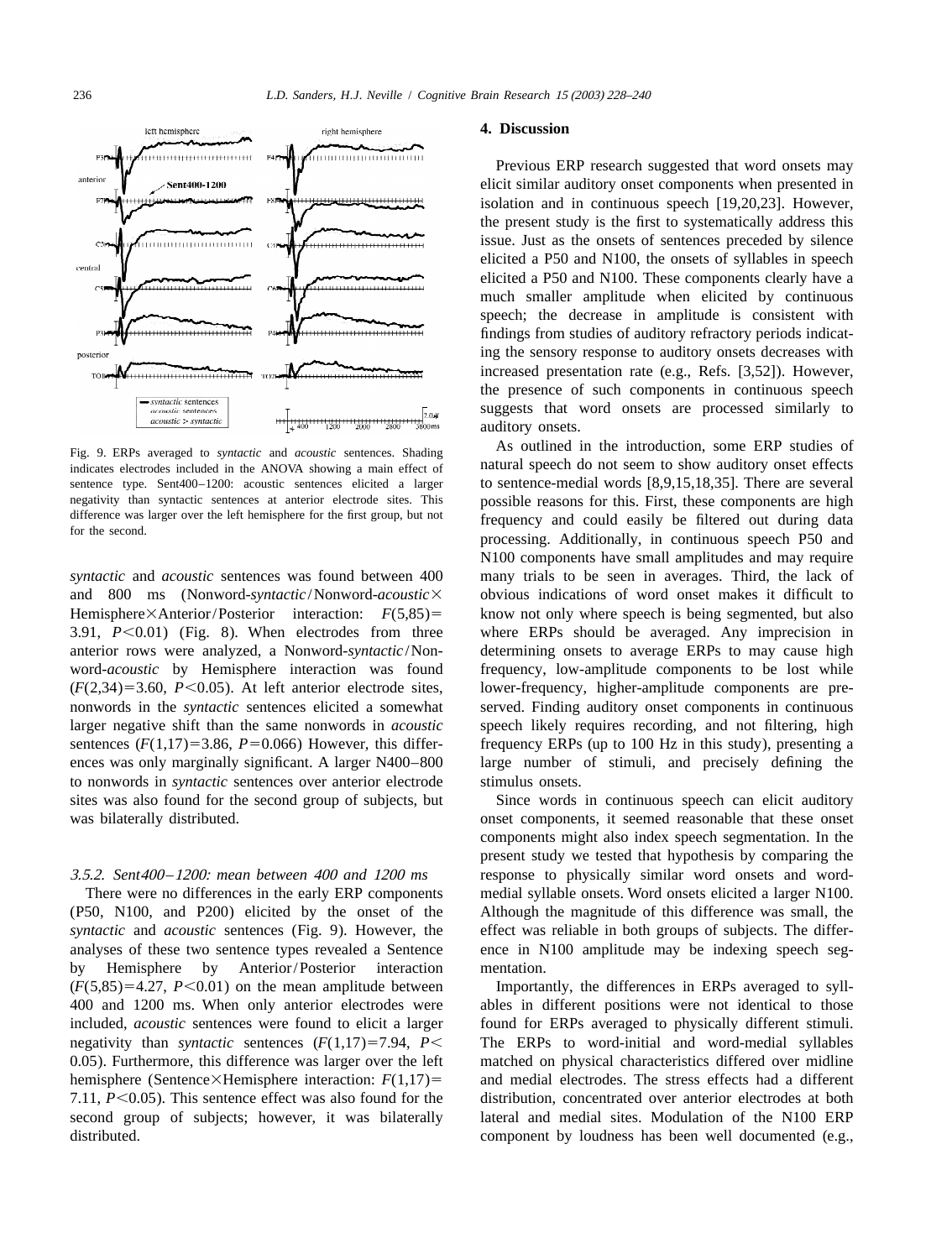Refs. [40,41]), so it is not surprising that stressed syllables tion [7,14,42,45,49]. However, it is quite possible that elicited a larger N100 than unstressed syllables. However, semantic and syntactic information are important for the fact that word-onset effects and stress effects had segmenting normal speech, but that word-onset effects are different distributions supports the conclusion that word- still found without them. This could be the case if listeners onset effects were indexing speech segmentation rather rely on other segmentation cues to a greater extent when than physical differences in the stimuli. some sources of segmentation cues are absent [45].

syllables to which ERPs were averaged were carefully important for re-segmentation of speech rather than initial balanced in this study, the acoustic properties of the parsing. If so, they would be unlikely to affect early ERP preceding syllables and phonemes likely differed. This fact components associated with word onsets. Either of these leads to two additional interpretations of the N100 word possibilities could account for the finding that word-onset onset effect. First, N100 amplitude could be indexing effects were present for each of the three sentence types either late (longer than 100 ms) processing of these used in this study. preceding physical characteristics or differences in the The later word-onset effect (N200–300) overlapped EEG used as a baseline (the 300 ms before syllable onsets) with the N400. Therefore, it is difficult to determine if it is that reflect these physical characteristics. The length of the indexing aspects of segmentation or reflects the beginning baseline, longer than the average word in this study, helps of lexical search. The fact that the word-onset N200–300 to ensure that it includes the responses to many types of did not interact with sentence type, whereas the N400 was sounds preceding both word-initial and word-medial syll- found only for words in the *semantic* sentences, suggests ables. Furthermore, the variability in both the timing and this component might be independent from the N400. In type of sounds that preceded the syllable onsets would contrast, the stress N200–300 effects were found only for make it less likely that responses to unidentified preceding the *semantic* sentences. There are at least two possible features would be time-locked to word onsets. Additional- explanations for this finding. First, stressed syllables are ly, a companion study of late bilingual speakers [46] failed more likely to be treated as word onsets than unstressed to show the N100 word onset effect indicating that it is syllables in English [10–12,28]. Although stress pattern dependent on linguistic experience and does not reflect was carefully matched for the words included in this study, purely acoustic processing. However, additional research lexical search may begin earlier for words that conform to will be necessary to rule out the possibility that the N100 the normal English stress pattern (word-initial stress). If so, word-onset effect indexes preceding physical characteris- the N400 would be expected to have an earlier onset for tics rather than segmentation. Second, N100 amplitude words with normal English stress which may have been could be indexing cognitive processes that arise from the reflected in the N200–300 differences. Second, the N200– prediction of word onsets. For example, if listeners use the 300 stress effects may have reflected the use of prosodic lexical, syntactic, and acoustic information available in a information in language processing. Since this effect was sentence to predict word onsets (rather than recognize them only found for *semantic* sentences, it must be indexing after they have occurred), they may allocate additional something other than the physical differences in loudness attention to the word onsets. The additional cognitive and length. However, it could be indexing the actual use of processing of word onsets, rather than segmentation of the these prosodic cues in speech comprehension. speech stream, could result in enhanced N100 amplitude. The finding that words elicited a larger N400 than Regardless of whether the N100 word-onset effect indexes nonwords in this study was somewhat unexpected. In preceding physical characteristics that can be used to studies using lexical decision tasks in the visual or auditory segment speech, perceived onsets that do not correspond to modality, pronounceable nonwords have typically elicited acoustic onsets, or differential cognitive processes assigned a larger N400 than words [6,21,22,53]. However, these to speech that has already been segmented, it is clear that it findings may be dependent on participants processing is related to the difficult to measure process of speech nonwords as if they could be words. In the present study, segmentation. by the time listeners heard the target nonwords in either

impact of semantic and syntactic information on speech expecting more nonwords. In this context, as when sentsegmentation. Word-onset effects were found for normal ences containing nonwords were presented in blocks [20], English sentences (*semantic*), sentences with little semantic listeners would not be expected to search their lexicons for content (*syntactic*) and sentences with little semantic and items they could already assume are not there. syntactic content (*acoustic*). From this finding, it is clear The negativity over posterior electrodes seen in response that the normal presence of semantic and syntactic in- to *semantic* sentences in comparison to *syntactic* sentences formation (i.e., to the same extent it is available in natural may reflect the N400s in response to open-class words speech) is not necessary for segmentation. These results across the *semantic* sentences. However, the greater seem to conflict with those of behavioral studies showing negativity over anterior regions in response to *syntactic* as semantic and syntactic information is used for segmenta- compared to *semantic* sentences requires another explana-

Although the physical characteristics of the specific Alternatively, semantic and syntactic cues may be more

The present study was also designed to measure the the *syntactic* or *acoustic* sentences, they were likely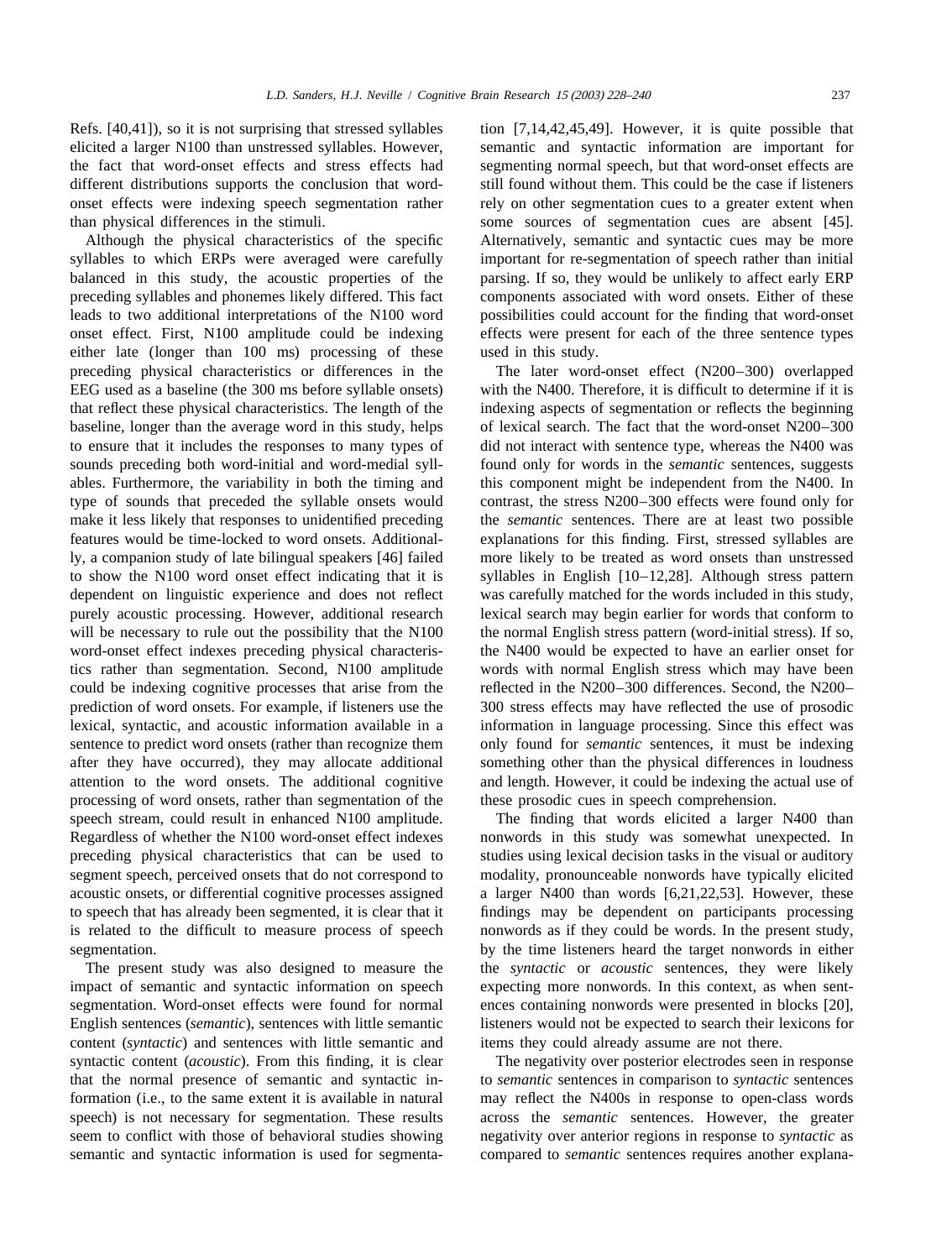response to nonwords in the syntactic sentences and words that make determining words onsets difficult, and the in the semantic sentences (N400–800). However, this intricacies of manipulating stimuli within the context of effect was only seen over the left hemisphere in the first continuous speech. However, multiple studies have shown group of subjects, and did not replicate in the second that these issues can be dealt with such that semantic and group. One possible explanation for the anterior negativity syntactic processing can be studied using natural speech seen across the sentences is found in the task used in the stimuli [8,15,18,20,23,29,36,48,51]. The present study present study. Subjects were occasionally asked (10% of showed that the same careful techniques that make it trials) if a specific word or nonword occurred in the possible to study semantic and syntactic processing of previous sentence. This task would clearly be more natural speech, also make it possible to study an aspect of difficult for nonwords than words. The anterior negativity language processing than can only be addressed with this seen across *syntactic* (and *acoustic*) sentences may be type of stimuli—speech segmentation. indexing the greater use of phonological working memory An ERP index of speech segmentation could provide a for the nonword task. greater understanding of speech perception and, more

and *acoustic* sentences revealed a larger negativity for is not clear whether the observed ERP word-onset effects nonwords in the *syntactic* sentences over anterior sites. indexed greater attention to word-initial sounds, initial This effect was left lateralized for the first group of processing of speech that had already been segmented, or subjects only. In contrast, across sentences a larger the process of speech segmentation itself. However, the negativity was seen for the *acoustic* sentences at anterior fact that word-initial and word-medial sounds were proelectrode sites. These two effects were clearly not indexing cessed differently indicates that N100 amplitude can be the same processes. Neither the N400–800 in response to used as an online measure of segmentation. By using many words in *syntactic* sentences nor the N400–1200 in of the manipulations previously employed in behavioral response to *acoustic* sentences is similar to what has been studies, it will be possible to determine what segmentation found in studies employing syntactic anomalies in either cues normal adults use to segment speech. Furthermore, normal or jabberwocky sentences. However, several pos- the fact that ERP measures do not require an overt sible explanations for these effects emerge from the design response means the exact same measures can be used in of this study. monolingual and bilingual adults, listeners processing

types could reflect lexical search. The presence of closed- acquired a language. These approaches could provide class words in the *syntactic* sentences could be enough to invaluable information about the development and plasticiencourage a lexical search of the nonwords as well. ty of the language systems. However, the effects seen for the nonwords in *syntactic* sentences had a very different distribution than that of the N400. Interestingly, some of the studies investigating ERP **Acknowledgements** responses to open- and closed-class words found an anterior negativity between 400 and 700 ms (N400–700)<br>for very high frequency closed-class words including<br>determiners [32,34]. Many of the target nonwords in the<br>syntactic sentences were immediately preceded by such<br>high could reflect processing of the previous word. A third possibility is that the anterior negativity is indexing grammatical processing of the *syntactic* sentences. For **References** example, it could be related to assigning the nonwords a part of speech and role in the sentences. This process [1] G.D. Brown, A frequency count of 190,000 words in the London- would be both more likely for the *syntactic* than *acoustic* Sentences, and more difficult for the *syntactic* than *seman*-<br>
Comput. 16 (1984) 502–532.<br>
Computer of *Narsh I*, Smith among these and other hypotheses for the syntactic effects differences related to the meaning of an ambiguous word, Elecseen here. However, this study does suggest that syntactic troencephalogr. Clin. Neurophysiol. 46 (1979) 709–761.<br>
[3] T.W. Budd, R.J. Barry, E. Gordon, C. Rennie, P.T. Michie, Decre-

necessary to overcome problematic issues including over-<br>
[4] E. Canseco-Gonzalez, Using the recording of event-related brain

tion. There is some evidence of a similar negativity in the lap in responses to individual words, co-articulation effects

A comparison of responses to nonwords in the *syntactic* generally, language processing. From the present study, it The nonword/nonword effects for the two sentence unfamiliar languages, and young infants who have not yet

- 
- [2] W. Brown, R. Marsh, J. Smith, Principal component analysis of ERP
- sentence processing can be indexed with ERPs without [3] T.W. Budd, R.J. Barry, E. Gordon, C. Rennie, P.T. Michie, Decre-<br>using syntactic violations.<br>To study natural speech processing using ERPs it is (1999) 51–68.
	-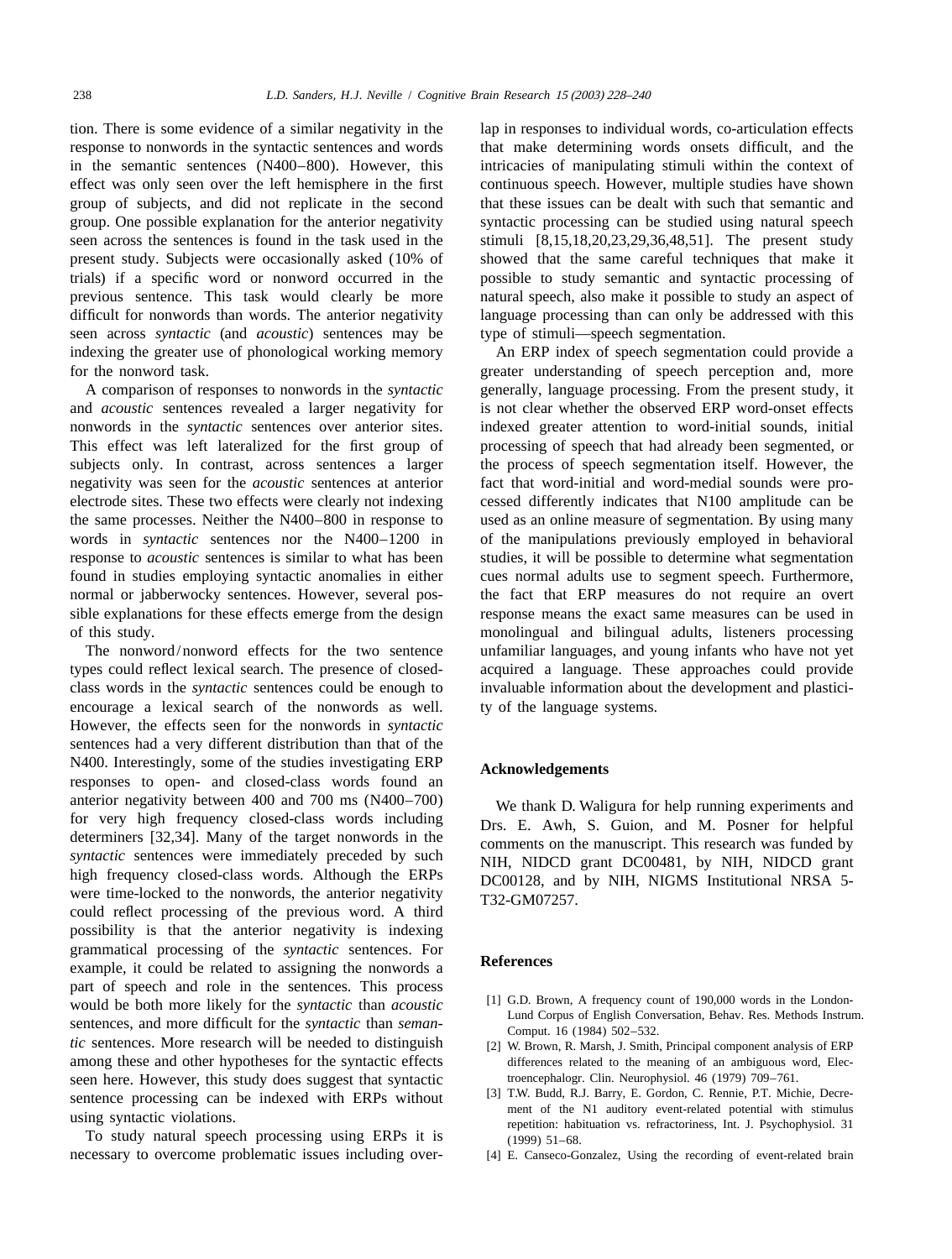Shapiro, D. Swinney (Eds.), Language and the Brain: Representation fluent speech by infants, Cognition 78 (2001) 91–121.

- ney, H. Neville, Processing of grammatical information in Jabber- (1999) 465–494. wocky sentences: an ERP study, J. Cogn. Neurosci. (submitted). [29] H.M. Müller, J.W. King, M. Kutas, Event-related potentials elicited
- the level of processing, Psychophysiology 32 (1995) 274–285. [30] T.F. Münte, H.J. Heinze, G.R. Mangun, Dissociation of brain
- J. Acoust. Soc. Am. 67 (1980) 1323–1332. Cogn. Neurosci. 5 (1993) 335–344.<br>[8] J.F. Connolly, N.A. Phillips, Event-related potential components [311 T F Münte M Matzke S Johannes
- J.F. Connolly, N.A. Phillips, Event-related potential components [31] T.F. Münte, M. Matzke, S. Johannes, Brain activity associated with reflect phonological and semantic processing of the terminal word of syntactic incong spoken sentences, J. Cogn. Neurosci. 6 (1994) 256–266. Neurosci. 9 (1997) 318–329.<br>[9] J.F. Connolly, S.H. Stewart, N.A. Philips, The effects of processing [32] T.F. Minte, B.M. Wieringa, H
- J.F. Connolly, S.H. Stewart, N.A. Philips, The effects of processing<br>requirements on neurophysiological responses to spoken sentences,<br>Brain Lang. 39 (1990) 302–318.<br>Brain Lang. 39 (1990) 302–318.
- [10] A. Cutler, Prosody and the word boundary problem, in: J.L. Morgan 91–102.<br>(Ed.), Signal to Syntax: Bootstrapping from Speech to Grammar in  $\frac{91-102}{1331 H L}$ (Ed.), Signal to Syntax: Bootstrapping from Speech to Grammar in [33] H.J. Neville, J.L. Nicol, A. Barss, K.I. Forster, M.E. Garrett,
- 
- 
- 
- 
- 
- 
- 
- Early Acquisition, Fithsum, Mahwah, NJ, 1995, 187-99.<br>
[11] A. Cuder, S. Butterfield, Rhydminic cust to speech segmentation:<br>
event-related brain potentials, J. Cogn, Neurosci, 3 (1991) 151–165.<br>
218–236.<br>
[12] A. Cuder,
- learners' comprehension mechanisms as revealed by event-related
- [20] A. Hahne, J.D. Jescheniak, What's left if the Jabberwock gets the potentials while encountering semantic and syntactic semantics? An ERP investigation into semantic and syntactic violations, J. Cogn. Neurosci. 5 (1993 violations, J. Cogn. Neurosci. 5 (1993) 345–362.<br>processes during auditory sentence comprehension Cogn. Brain [44] J.R. Saffran, R.N. Aslin, E.L. Newport, Statistical learning by processes during auditory sentence comprehension, Cogn. Brain Res. 11 (2001) 199–212. 8-month-old infants, Science 274 (1996) 1926–1928.
- tions for the role of the N400 in language processing, Psychophysiology 30 (1993) 47–61.<br>
P.J. Holcomb, H.J. Neville, Auditory and visual semantic priming in [46] L.D. Sanders, H.J. Neville, An ERP study of continuous speech
- [22] P.J. Holcomb, H.J. Neville, Auditory and visual semantic priming in Lang. Cogn. Processes 5 (1990) 281–312. speakers, Cogn. Brain Res. 14 (2002).
- using event-related brain potentials, Psychobiology 19 (1991) 286–
- (1999) 1465–1476. Neurosci. 2 (1999) 191–196.
- 
- [26] M. Kutas, S.A. Hillyard, Event-related brain potentials to grammati- 420.
- potentials in the study of sentence processing, in: Y. Grodzinsky, L. [27] S.L. Mattys, P.W. Jusczyk, Phonotactic cues for segmentation of
- and Processing, Academic Press, New York, 2000, pp. 229–266. [28] S.L. Mattys, P.W. Jusczyk, P.A. Luce, J.L. Morgan, Phonotactic and [5] E. Canseco-Gonzalez, T. Love, K. Ahrens, M. Walenski, D. Swin- prosodic effects on word segmentation in infants, Cogn. Psychol. 38
- [6] D.J. Chwilla, C.M. Brown, P. Hagoort, The N400 as a function of by spoken relative clauses, Cogn. Brain Res. 5 (1997) 193–203.
- [7] R.A. Cole, J. Jakimik, W.E. Cooper, Segmenting speech into words, activity related to syntactic and semantic aspects of language, J.
	- syntactic incongruencies in words and pseudo-words, J. Cogn.
	- words: class and frequency effects, Neuropsychologia 39 (2001)
	-
	-
	-
	-
	-
	-
	-
	-
	-
- [42] H. Quene, Durational cues for word segmentation in Dutch, J. [19] A. Hahne, A.D. Friederici, Processing a second language: Late
	- brain potentials, Bilingual. Lang. Cogn. 4 (2001) 123-141. [43] F. Rösler, P. Pütz, A. Friederici, A. Hahne, Event-related brain potentials, Bilingual. Lang. Cogn. 4 (2001) 123-141. [43] F. Rösler, P. Pütz, A. Friederici,
		-
- [21] P.J. Holcomb, Semantic priming and stimulus degradation: Implica- [45] L.D. Sanders, H.J. Neville, Lexical, syntactic, and stress-pattern cues
	- lexical decision: a comparison using event-related brain potentials, processing: II. Segmentation, semantics, and syntax in non-native
- [23] P.J. Holcomb, H.J. Neville, Natural speech processing: an analysis [47] L.D. Sanders, H.J. Neville, M.G. Woldorff, Speech segmentation by using event-related brain potentials. Psychobiology 19 (1991) 286– native and n 300. stress-pattern cues, J. Speech Lang. Hear. Res. 45 (2002) 519–530.
- [24] P.W. Jusczyk, E.A. Hohne, A. Bauman, Infant's sensitivity to [48] K. Steinhauer, K. Alter, A.D. Friederici, Brain potentials indicate allophonic cues for word segmentation, Percept. Psychophys. 61 immediate use of prosodic cues in natural speech processing, Nat.
- [25] H. Kucera, W.N. Francis, in: Computational Analysis of Present-Day [49] L.K. Tyler, J. Wessels, Quantifying contextual contributions to American English, Brown University Press, Providence, RI, 1996. word-recognition processes, Percept. Psychophys. 34 (1983) 409–
	- cal errors and semantic anomalies, Mem. Cogn. 11 (1983) 539–550. [50] C. Van Petten, A comparison of lexical and sentence-level context